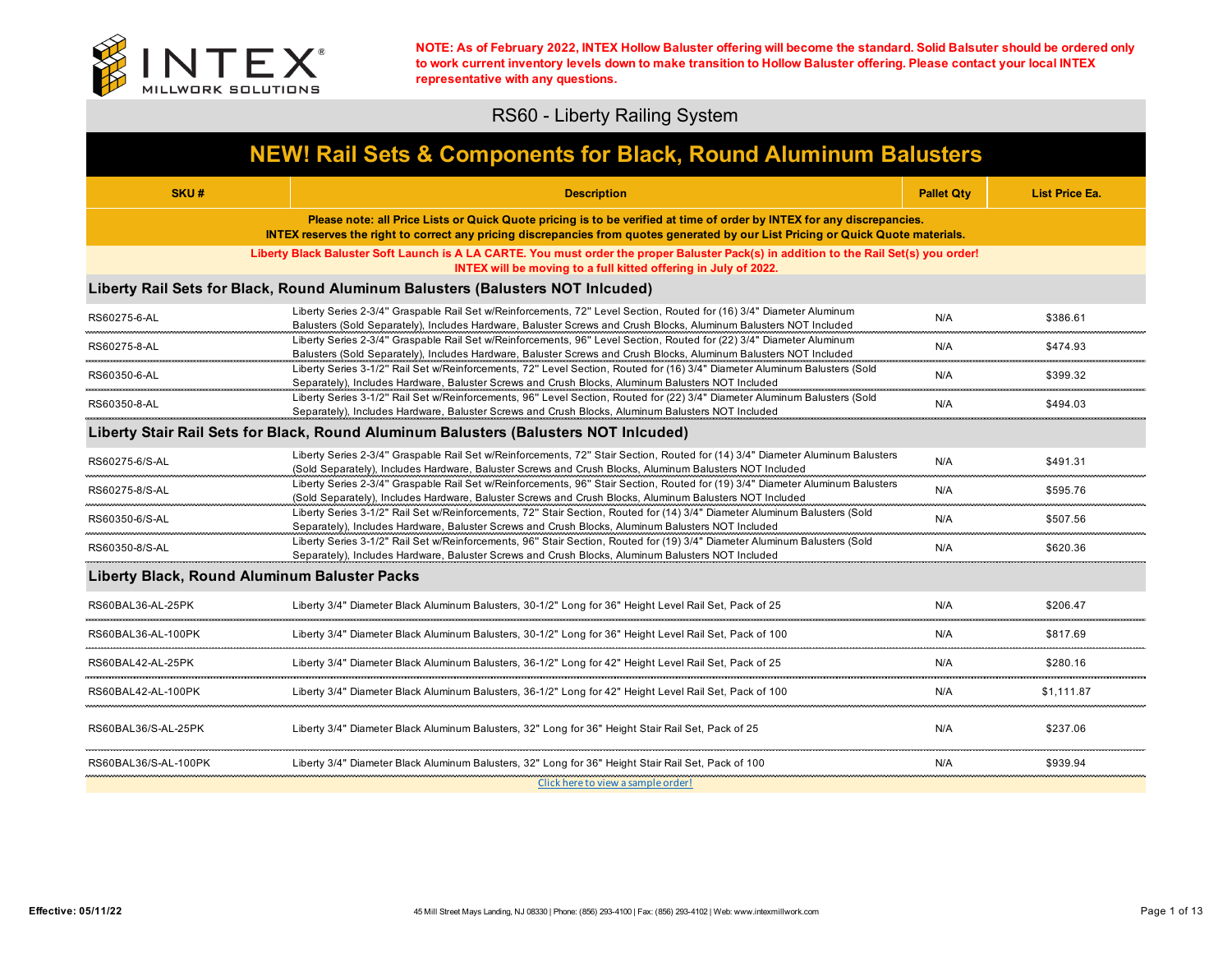

| 3-1/2" Flat Top Rail Kits, Sets & Components |                                                                                                                                                                                                         |                   |                       |  |
|----------------------------------------------|---------------------------------------------------------------------------------------------------------------------------------------------------------------------------------------------------------|-------------------|-----------------------|--|
| SKU#                                         | <b>Description</b>                                                                                                                                                                                      | <b>Pallet Qtv</b> | <b>List Price Ea.</b> |  |
|                                              | Liberty 3-1/2" Flat Top Rail System Kit, 36" Height (Hollow Balusters)                                                                                                                                  |                   |                       |  |
| RS60350-6K36H                                | Liberty Series 3-1/2" Flat Top Rail Kit w/Reinforcements, 14 Hollow Balusters, Hardware and Crush Blocks, 72" x 36" Section                                                                             | 24                | \$439.93              |  |
| RS60350-8K36H                                | Liberty Series 3-1/2" Flat Top Rail Kit w/Reinforcements, 18 Hollow Balusters, Hardware and Crush Blocks, 96" x 36" Section                                                                             | 24                | \$580.12              |  |
| RS60350-10K36H                               | Liberty Series 3-1/2" Flat Top Rail Kit w/Reinforcements, 23 Hollow Balusters, Hardware and Crush Blocks, 120" x 36" Section                                                                            | 24                | \$825.08              |  |
|                                              | Liberty 3-1/2" Flat Top Rail Kit, 42" Height (Hollow Balusters)                                                                                                                                         |                   |                       |  |
| RS60350-6K42H                                | Liberty Series 3-1/2" Flat Top Rail Kit w/Reinforcements, 14 Balusters, Hardware and Crush Blocks, 72" x 42" Section                                                                                    | 24                | \$500.61              |  |
| RS60350-8K42H                                | Liberty Series 3-1/2" Flat Top Rail Kit w/Reinforcements, 18 Balusters, Hardware and Crush Blocks, 96" x 42" Section                                                                                    | 24                | \$663.48              |  |
| RS60350-10K42H                               | Liberty Series 3-1/2" Flat Top Rail Kit w/Reinforcements, 23 Balusters, Hardware and Crush Blocks, 120" x 42" Section                                                                                   | 24                | \$941.20              |  |
|                                              | 3-1/2" Flat Top Rail Kits, Sets & Components (CONT'D)                                                                                                                                                   |                   |                       |  |
| SKU#                                         | <b>Description</b>                                                                                                                                                                                      | <b>Pallet Qtv</b> | <b>List Price Ea.</b> |  |
|                                              | Liberty 3-1/2" Flat Top Stair/Rake Rail Kit, Hollow Baluster (Standard Application) - *** AVAILABLE AS OF 02/2022 ***                                                                                   |                   |                       |  |
| RS60350-6K36/SH                              | Liberty Series 3-1/2" Stair/Rake Rail Kit w/Reinforcements, 14 Hollow Balusters, Hardware and Crush Blocks, 72" Section                                                                                 | 24                | \$604.04              |  |
| RS60350-8K36/SH                              | Liberty Series 3-1/2" Stair/Rake Rail Kit w/Reinforcements, 18 Hollow Balusters, Hardware and Crush Blocks, 96" Section                                                                                 | 24                | \$755.92              |  |
| RS60350-10K36/SH                             | Liberty Series 3-1/2" Stair/Rake Rail Kit w/Reinforcements, 23 Hollow Balusters, Hardware and Crush Blocks, 120" Section                                                                                | 24                | \$919.70              |  |
|                                              | Liberty 3-1/2" Flat Top Stair/Rake Rail Kit, Hollow Baluster (Adj Height for Treads Over 12" Depth) - ***AVAILABLE AS OF 02/2022 ***                                                                    |                   |                       |  |
| RS60350-6KADJ/SH                             | Liberty Series 3-1/2" Stair/Rake Rail Kit w/Reinforcements, 14 Hollow Balusters, Hardware and Crush Blocks, 72" Section **TOP<br>OF BALUSTERS CUT-TO-HEIGHT** For Use With Tread Depths Exceeding 12".  | N/A               | \$704.47              |  |
| RS60350-8KADJ/SH                             | Liberty Series 3-1/2" Stair/Rake Rail Kit w/Reinforcements, 18 Hollow Balusters, Hardware and Crush Blocks, 96" Section ** TOP<br>OF BALUSTERS CUT-TO-HEIGHT** For Use With Tread Depths Exceeding 12". | N/A               | \$866.56              |  |
| RS60350-10KADJ/SH                            | Liberty Series 3-1/2" Stair/Rake Rail Kit w/Reinforcements, 23 Hollow Balusters, Hardware and Crush Blocks, 120" Section<br>**TOP OF BALUSTERS CUT-TO-HEIGHT** For Use With Tread Depths Exceeding 12". | N/A               | \$1,041.87            |  |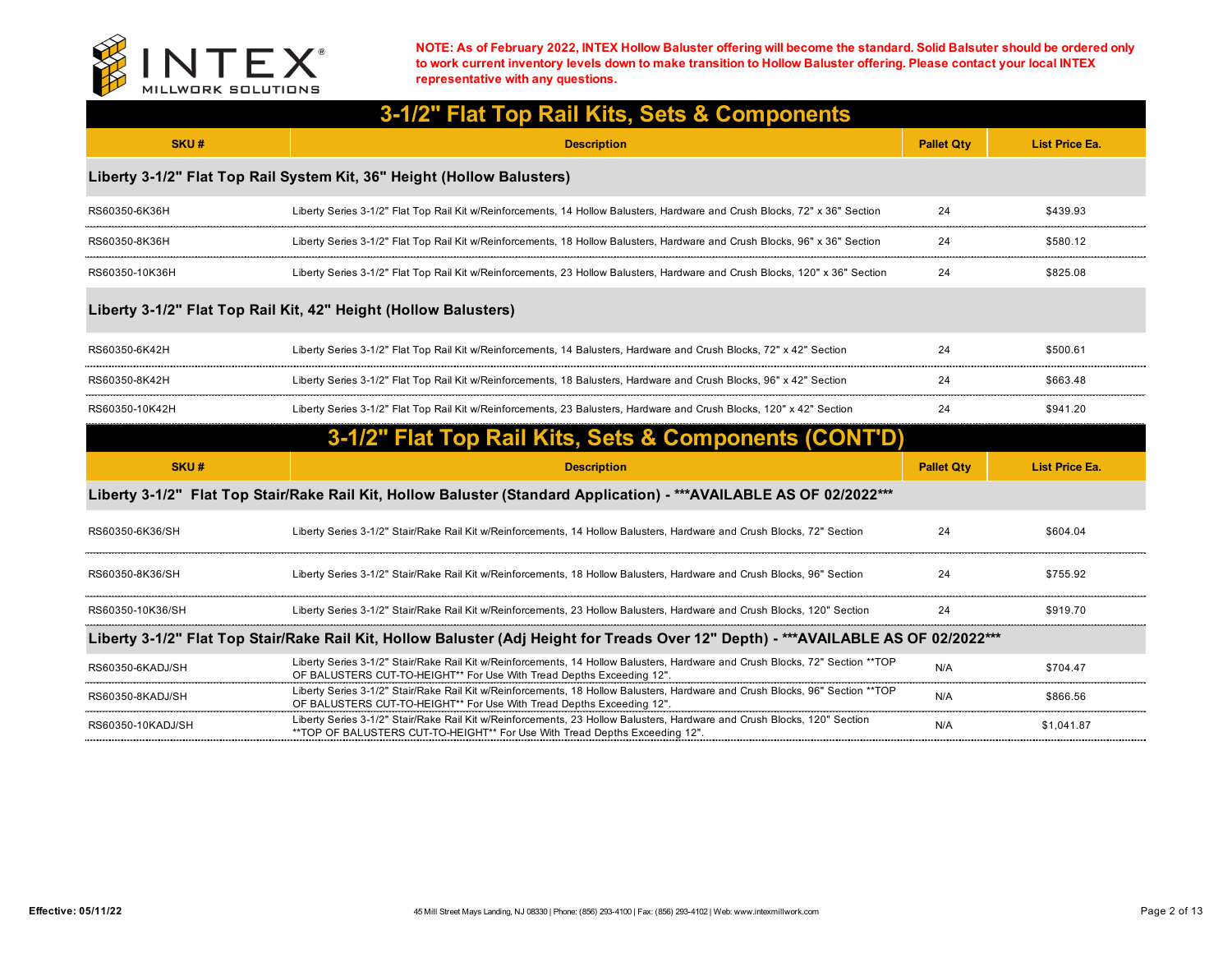

|                   | 3-1/2" Flat Top Rail Kits, Sets & Components (CONT'D)                                                                                                                                                                              |                   |                       |
|-------------------|------------------------------------------------------------------------------------------------------------------------------------------------------------------------------------------------------------------------------------|-------------------|-----------------------|
| SKU#              | <b>Description</b>                                                                                                                                                                                                                 | <b>Pallet Qty</b> | <b>List Price Ea.</b> |
|                   | Liberty 3-1/2" Flat Top Rail Set (Not Routed for Balusters)                                                                                                                                                                        |                   |                       |
| RS60350-6         | Liberty Series 3-1/2" Top Rail Set w/Top & Bottom Rail, Reinforcements and Hardware, 72" Section, No Balusters or Baluster<br>Slots                                                                                                | N/A               | \$389.13              |
| RS60350-8         | Liberty Series 3-1/2" Top Rail Set w/Top & Bottom Rail, Reinforcements and Hardware, 96" Section, No Balusters or Baluster<br>Slots                                                                                                | N/A               | \$465.18              |
| RS60350-10        | Liberty Series 3-1/2" Top Rail Set w/Top & Bottom Rail, Reinforcements and Hardware, 120" Section, No Balusters or Baluster<br>Slots                                                                                               | N/A               | \$567.73              |
|                   | Liberty 3-1/2" Flat Top Rail Set Bent to Radius (Not Routered for Balusters)                                                                                                                                                       |                   |                       |
| RS60350-6RAD      | Liberty Series 3-1/2" Top Rail Set w/Top & Bottom Rail, Reinforcements, Screws, Hardware and Crush Blocks, Bent to Radius, 6<br>ft Arc Length, No Baluster Slots                                                                   | N/A               | \$1.305.62            |
| RS60350-8RAD      | Liberty Series 3-1/2" Top Rail Set w/Top & Bottom Rail, Reinforcements, Screws, Hardware and Crush Blocks, Bent to Radius, 8<br>ft Arc Length, No Baluster Slots                                                                   | N/A               | \$1.421.23            |
| RS60350-10RAD     | Liberty Series 3-1/2" Top Rail Set w/Top & Bottom Rail, Reinforcements, Screws, Hardware and Crush Blocks, Bent to Radius,<br>10 ft Arc Length, No Baluster Slots                                                                  | N/A               | \$1.522.58            |
|                   | Liberty 3-1/2" Flat Top Rail Set, Slotted for Use W/Glass Balusters                                                                                                                                                                |                   |                       |
| RS60350-6GBAL     | Liberty Series 3-1/2" Graspable Rail Glass Set w/Reinforcements, 72" Section, Slotted for Ten 1/4" x 3-5/8" Glass Balusters<br>(Sold Separately), Includes Hardware, Baluster Screws and Crush Blocks, Balusters NOT Included      | N/A               | \$421.52              |
| RS60350-8GBAL     | Liberty Series 3-1/2" Graspable Rail Glass Set w/Reinforcements, 96" Section, Slotted for Thirteen 1/4" x 3-5/8" Glass Balusters<br>(Sold Separately), Includes Hardware, Baluster Screws and Crush Blocks, Balusters NOT Included | N/A               | \$505.16              |
|                   | Liberty 3-1/2" Flat Top Rail Set Bent To Radius, Slotted for Use W/Glass Balusters                                                                                                                                                 |                   |                       |
| RS60350-6RAD-GBAL | RS60 Liberty 3-1/2" Radius Rail Set, 72" Arc Length, w/Reinforcements, Hardware and Crush Blocks, Slotted for 1/4" x 3-5/8"<br>Glass Balusters (Sold Separately)                                                                   | N/A               | \$2.238.20            |
| RS60350-8RAD-GBAL | RS60 Liberty 3-1/2" Radius Rail Set, 96" Arc Length, w/Reinforcements, Hardware and Crush Blocks, Slotted for 1/4" x 3-5/8"<br>Glass Balusters (Sold Separately)                                                                   | N/A               | \$2.436.39            |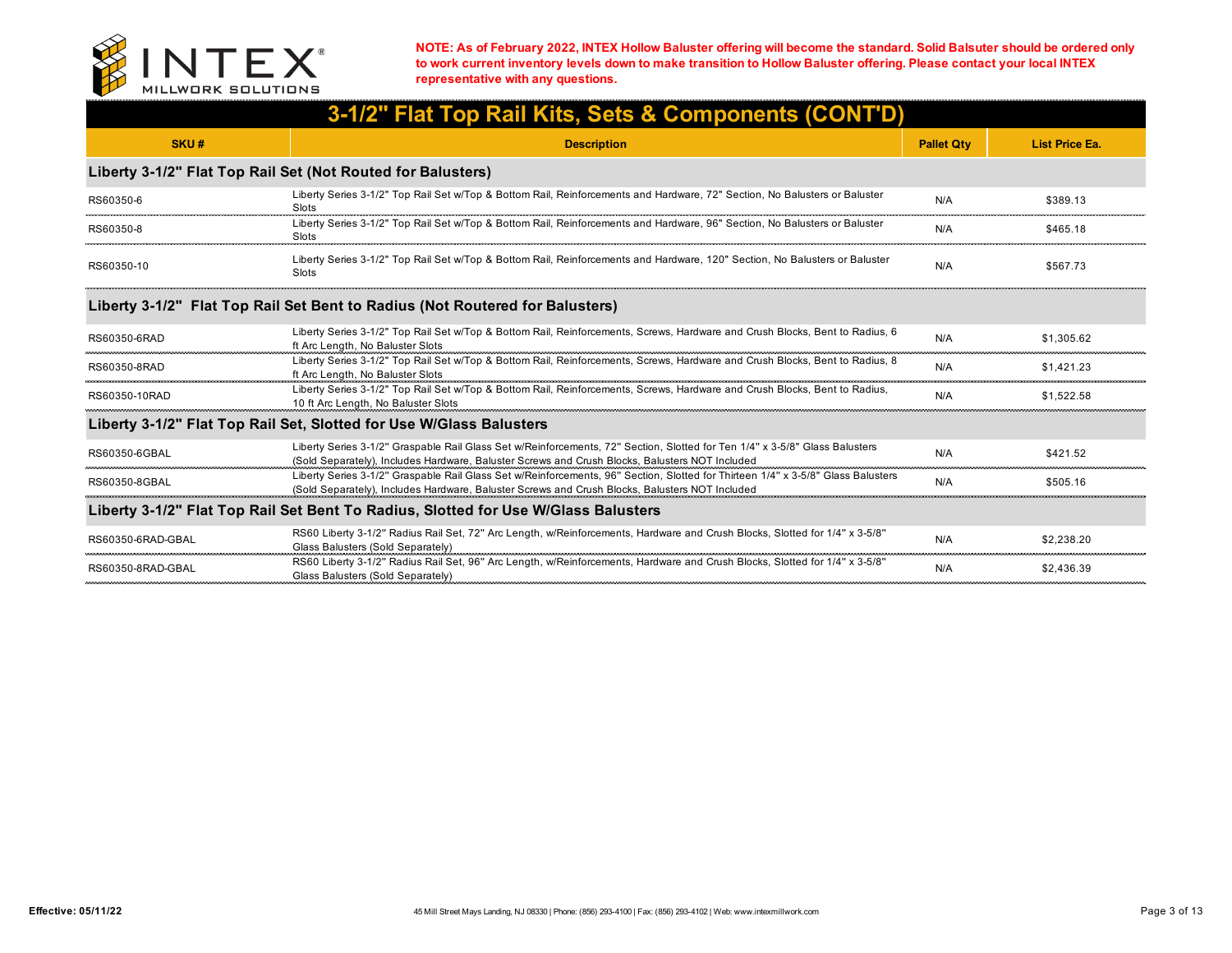

| 3-1/2" Flat Top Rail Kits, Sets & Components (CONT'D) |                                                                                                                                                  |                   |                       |  |
|-------------------------------------------------------|--------------------------------------------------------------------------------------------------------------------------------------------------|-------------------|-----------------------|--|
| SKU#                                                  | <b>Description</b>                                                                                                                               | <b>Pallet Qty</b> | <b>List Price Ea.</b> |  |
|                                                       | Liberty 3-1/2" Flat Top, Top Rail Components (Not Routed for Balusters)                                                                          |                   |                       |  |
| RS60350-6T                                            | Liberty Series 3-1/2" Top Rail Components Only. Rail Cap, Common Rail, Reinforcement and Hardware, 72" Section, No<br><b>Baluster Slots</b>      | N/A               | \$255.18              |  |
| RS60350-8T                                            | Liberty Series 3-1/2" Top Rail Components Only. Rail Cap, Common Rail, Reinforcement and Hardware, 96" Section, No<br><b>Baluster Slots</b>      | N/A               | \$312.35              |  |
| RS60350-10T                                           | Liberty Series 3-1/2" Top Rail Components Only. Rail Cap, Common Rail, Reinforcement and Hardware, 120" Section, No<br><b>Baluster Slots</b>     | N/A               | \$375.74              |  |
|                                                       | Liberty 3-1/2" Flat Top, Top Rail Components Bent to Radius (Not Routed for Balusters)                                                           |                   |                       |  |
| RS60350-6TRAD                                         | Liberty Series 3-1/2" Radius Top Rail Components Only. Rail Cap, Common Rail, Reinforcement and Hardware, 72" Arc Length,<br>No Baluster Slots   | N/A               | \$848.08              |  |
| RS60350-8TRAD                                         | Liberty Series 3-1/2" Radius Top Rail Components Only. Rail Cap, Common Rail, Reinforcement and Hardware, 96" Arc Length,<br>No Baluster Slots.  | N/A               | \$923.96              |  |
| RS60350-10TRAD                                        | Liberty Series 3-1/2" Radius Top Rail Components Only. Rail Cap, Common Rail, Reinforcement and Hardware, 120" Arc<br>Length, No Baluster Slots. | N/A               | \$982.81              |  |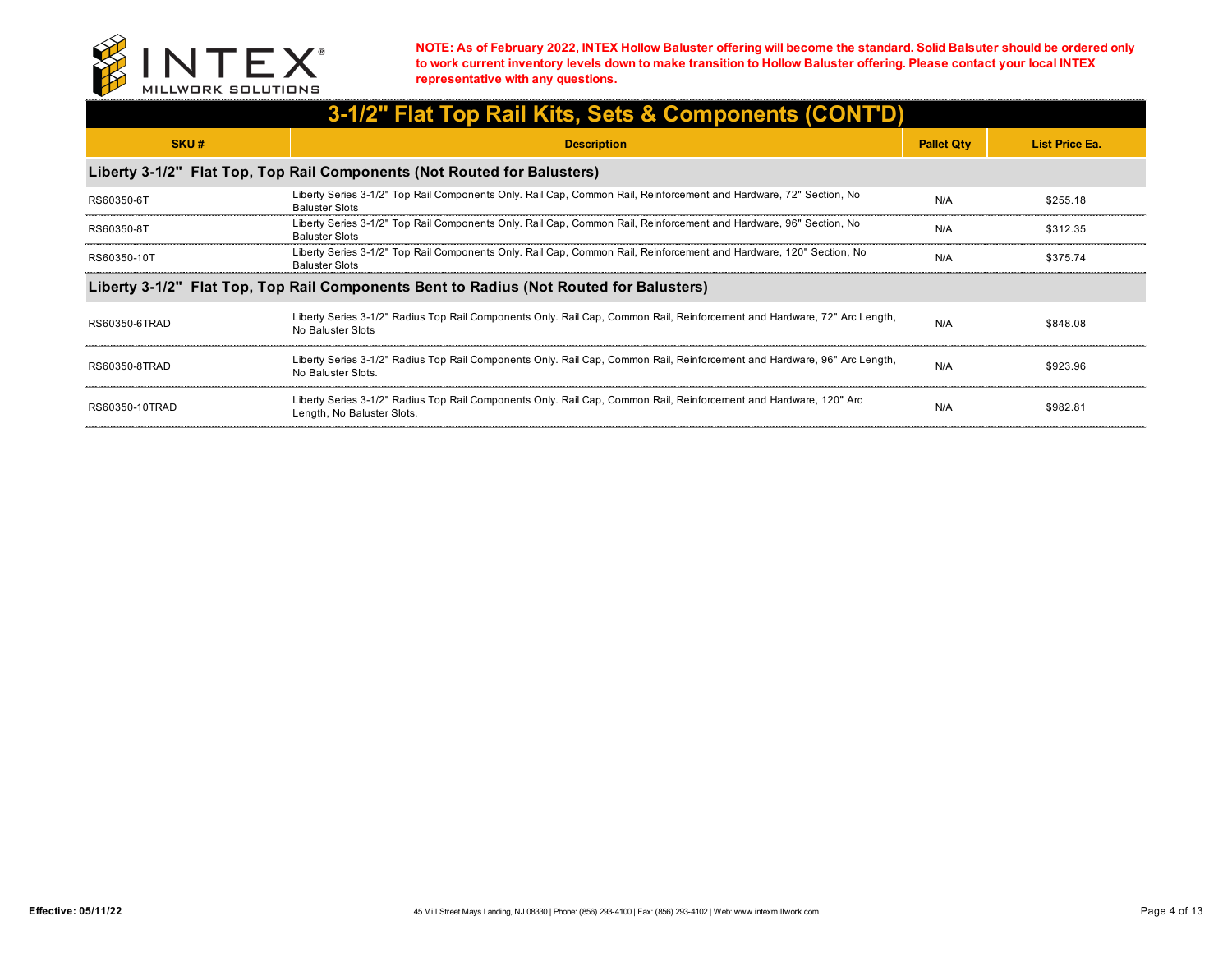

| 2-3/4" Graspable Rail Kits, Sets & Components |                                                                                                                               |                   |                       |  |
|-----------------------------------------------|-------------------------------------------------------------------------------------------------------------------------------|-------------------|-----------------------|--|
| SKU#                                          | <b>Description</b>                                                                                                            | <b>Pallet Qty</b> | <b>List Price Ea.</b> |  |
|                                               | Liberty 2-3/4" Graspable Rail Kit, 36" Height (Hollow Balusters)                                                              |                   |                       |  |
| RS60275-6K36H                                 | Liberty Series 2-3/4" Graspable Rail Kit w/Reinforcements, 14 Hollow Balusters, Hardware and Crush Blocks, 72" x 36" Section  | 24                | \$414.38              |  |
| RS60275-8K36H                                 | Liberty Series 2-3/4" Graspable Rail Kit w/Reinforcements, 18 Hollow Balusters, Hardware and Crush Blocks, 96" x 36" Section  | 24                | \$546.80              |  |
| RS60275-10K36H                                | Liberty Series 2-3/4" Graspable Rail Kit w/Reinforcements, 23 Hollow Balusters, Hardware and Crush Blocks, 120" x 36" Section | 24                | \$802.86              |  |
|                                               | Liberty 2-3/4" Graspable Rail Kit, 42" Height (Hollow Balusters)                                                              |                   |                       |  |
| RS60275-6K42H                                 | Liberty Series 2-3/4" Graspable Rail Kit w/Reinforcements, 14 Hollow Balusters, Hardware and Crush Blocks, 72" x 42" Section  | 24                | \$474.91              |  |
| RS60275-8K42H                                 | Liberty Series 2-3/4" Graspable Rail Kit w/Reinforcements, 18 Hollow Balusters, Hardware and Crush Blocks, 96" x 42" Section  | 24                | \$627.56              |  |
| RS60275-10K42H                                | Liberty Series 2-3/4" Graspable Rail Kit w/Reinforcements, 23 Hollow Balusters, Hardware and Crush Blocks, 120" x 42" Section | 24                | \$916.96              |  |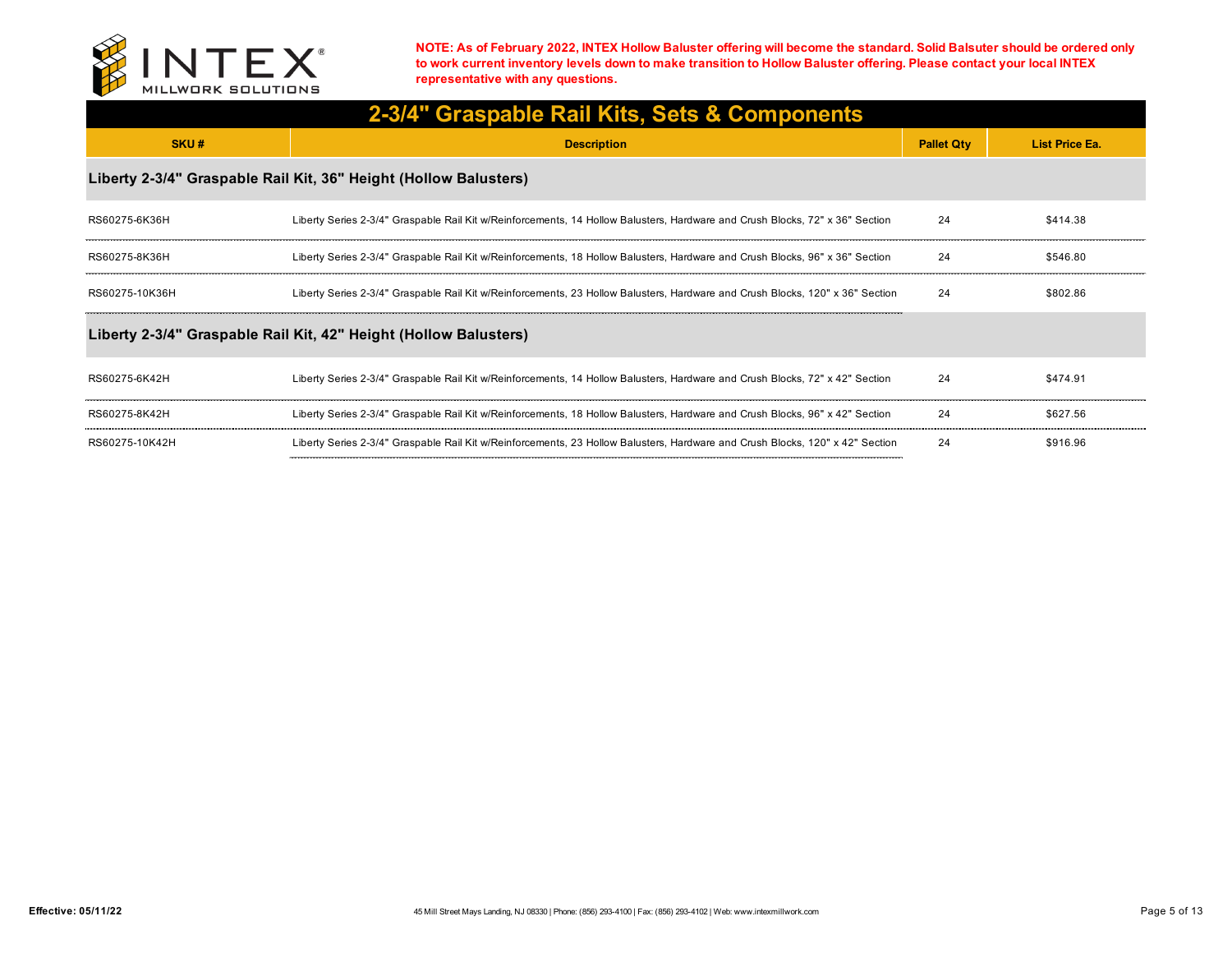

| 2-3/4" Graspable Rail Kits, Sets & Components (CONT'D)                                                                               |                                                                                                                                                                                                                   |                   |                |  |
|--------------------------------------------------------------------------------------------------------------------------------------|-------------------------------------------------------------------------------------------------------------------------------------------------------------------------------------------------------------------|-------------------|----------------|--|
| SKU#                                                                                                                                 | <b>Description</b>                                                                                                                                                                                                | <b>Pallet Qty</b> | List Price Ea. |  |
|                                                                                                                                      | Liberty 2-3/4" Graspable Stair/Rake Rail Kit, Hollow Baluster (Standard Application) - ***AVAILABLE AS OF 02/2022***                                                                                              |                   |                |  |
| RS60275-6K36/SH                                                                                                                      | Liberty Series 2-3/4" Graspable Stair/Rake Rail Kit w/Reinforcements, 14 Hollow Balusters, Hardware and Crush Blocks, 72"<br>Section                                                                              | 24                | \$585.88       |  |
| RS60275-8K36/SH                                                                                                                      | Liberty Series 2-3/4" Graspable Stair/Rake Rail Kit w/Reinforcements, 18 Hollow Balusters, Hardware and Crush Blocks, 96"<br>Section                                                                              | 24                | \$733.22       |  |
| RS60275-10K36/SH                                                                                                                     | Liberty Series 2-3/4" Graspable Stair/Rake Rail Kit w/Reinforcements, 23 Hollow Balusters, Hardware and Crush Blocks, 120"<br>Section                                                                             | 24                | \$892.46       |  |
| Liberty 2-3/4" Graspable Stair/Rake Rail Kit, Hollow Baluster (Adj Height for Treads Over 12" Depth) - ***AVAILABLE AS OF 02/2022*** |                                                                                                                                                                                                                   |                   |                |  |
| RS60275-6KADJ/SH                                                                                                                     | Liberty Series 2-3/4" Graspable Stair/Rake Rail Kit w/Reinforcements, 14 Hollow Balusters, Hardware and Crush Blocks, 72"<br>Section **TOP OF BALUSTERS CUT-TO-HEIGHT** For Use With Tread Depths Exceeding 12".  | N/A               | \$684.29       |  |
| RS60275-8KADJ/SH                                                                                                                     | Liberty Series 2-3/4" Graspable Stair/Rake Rail Kit w/Reinforcements, 18 Hollow Balusters, Hardware and Crush Blocks, 96"<br>Section **TOP OF BALUSTERS CUT-TO-HEIGHT** For Use With Tread Depths Exceeding 12".  | N/A               | \$841.34       |  |
| RS60275-10KADJ/SH                                                                                                                    | Liberty Series 2-3/4" Graspable Stair/Rake Rail Kit w/Reinforcements, 23 Hollow Balusters, Hardware and Crush Blocks, 120"<br>Section **TOP OF BALUSTERS CUT-TO-HEIGHT** For Use With Tread Depths Exceeding 12". | N/A               | \$1.011.61     |  |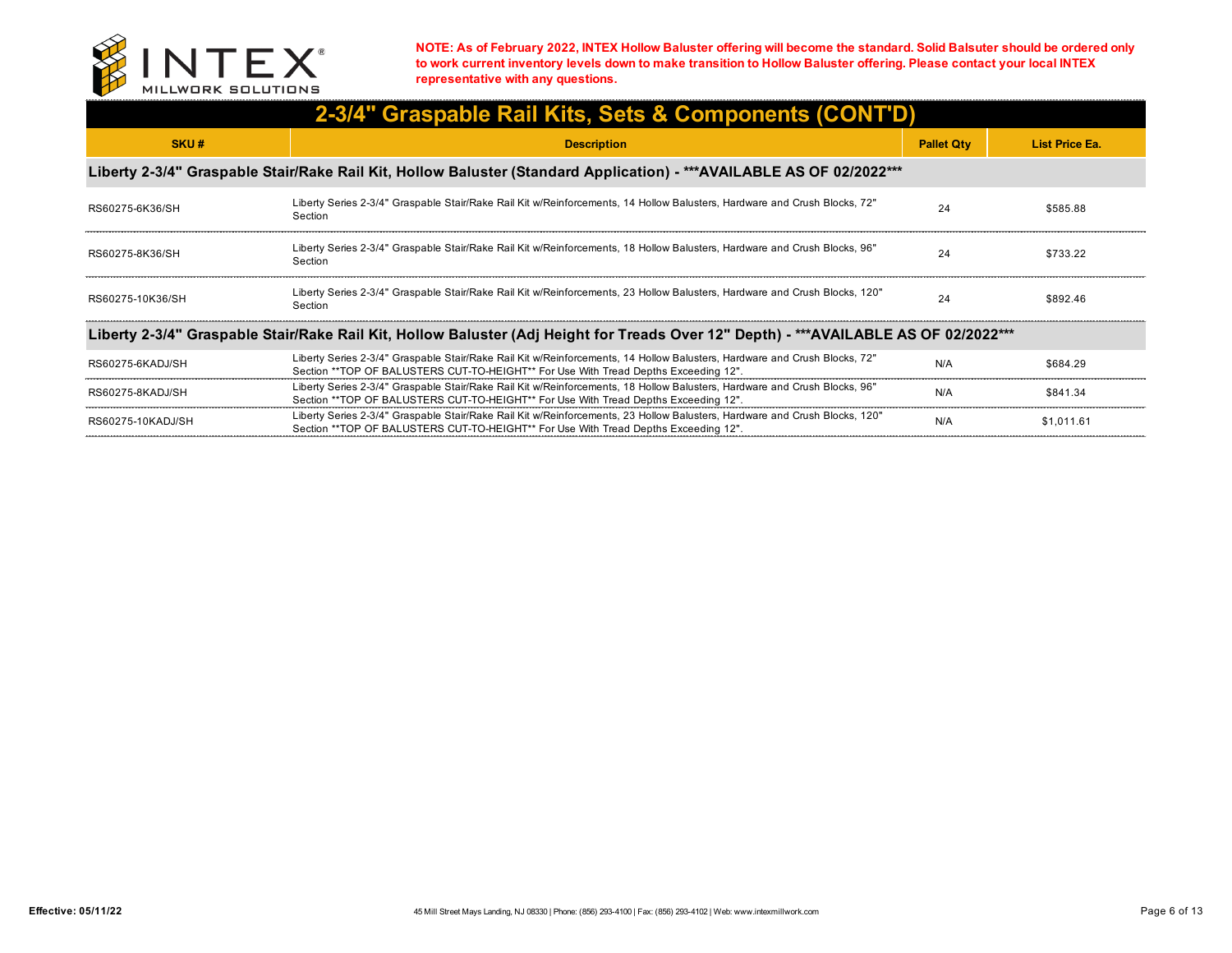

| 2-3/4" Graspable Rail Kits, Sets & Components (CONT'D) |                                                                                                                                                                                                                                    |                   |                       |  |
|--------------------------------------------------------|------------------------------------------------------------------------------------------------------------------------------------------------------------------------------------------------------------------------------------|-------------------|-----------------------|--|
| SKU#                                                   | <b>Description</b>                                                                                                                                                                                                                 | <b>Pallet Qty</b> | <b>List Price Ea.</b> |  |
| Liberty 2-3/4" Rail Set (Not Routered for Balusters)   |                                                                                                                                                                                                                                    |                   |                       |  |
| RS60275-6                                              | Liberty Series 2-3/4" Graspable Top Rail Set w/Top & Bottom Rail, Reinforcements and Hardware, 72" Section, No Balusters or<br><b>Baluster Slots</b>                                                                               | N/A               | \$374.57              |  |
| RS60275-8                                              | Liberty Series 2-3/4" Graspable Top Rail Set w/Top & Bottom Rail, Reinforcements and Hardware, 96" Section, No Balusters or<br><b>Baluster Slots</b>                                                                               | N/A               | \$445.76              |  |
| RS60275-10                                             | Liberty Series 2-3/4" Graspable Top Rail Set w/Top & Bottom Rail, Reinforcements and Hardware, 120" Section, No Balusters or<br><b>Baluster Slots</b>                                                                              | N/A               | \$543.44              |  |
|                                                        | Liberty 2-3/4" Graspable Rail Set Bent to Radius (Not Routered for Balusters)                                                                                                                                                      |                   |                       |  |
| RS60275-6RAD                                           | Liberty Series 2-3/4" Graspable Top Rail Set w/Top & Bottom Rail, Reinforcements, Screws, Hardware and Crush Blocks, Bent<br>to Radius, 6 ft Arc Length, No Baluster Slots                                                         | N/A               | \$1.282.67            |  |
| RS60275-8RAD                                           | Liberty Series 2-3/4" Graspable Top Rail Set w/Top & Bottom Rail, Reinforcements, Screws, Hardware and Crush Blocks, Bent<br>to Radius, 8 ft Arc Length, No Baluster Slots                                                         | N/A               | \$1.393.17            |  |
| RS60275-10RAD                                          | Liberty Series 2-3/4" Graspable Top Rail Set w/Top & Bottom Rail, Reinforcements, Screws, Hardware and Crush Blocks, Bent<br>to Radius, 10 ft Arc Length, No Baluster Slots                                                        | N/A               | \$1,489.43            |  |
|                                                        | Liberty 2-3/4" Graspable Rail Set, Slotted For Use With Glass Balusters                                                                                                                                                            |                   |                       |  |
| RS60275-6GBAL                                          | Liberty Series 2-3/4" Graspable Rail Glass Set w/Reinforcements, 72" Section, Slotted for Ten 1/4" x 3-5/8" Glass Balusters<br>(Sold Separately), Includes Hardware, Baluster Screws and Crush Blocks, Balusters NOT Included      | N/A               | \$402.99              |  |
| RS60275-8GBAL                                          | Liberty Series 2-3/4" Graspable Rail Glass Set w/Reinforcements, 96" Section, Slotted for Thirteen 1/4" x 3-5/8' Glass Balusters<br>(Sold Separately), Includes Hardware, Baluster Screws and Crush Blocks, Balusters NOT Included | N/A               | \$481.98              |  |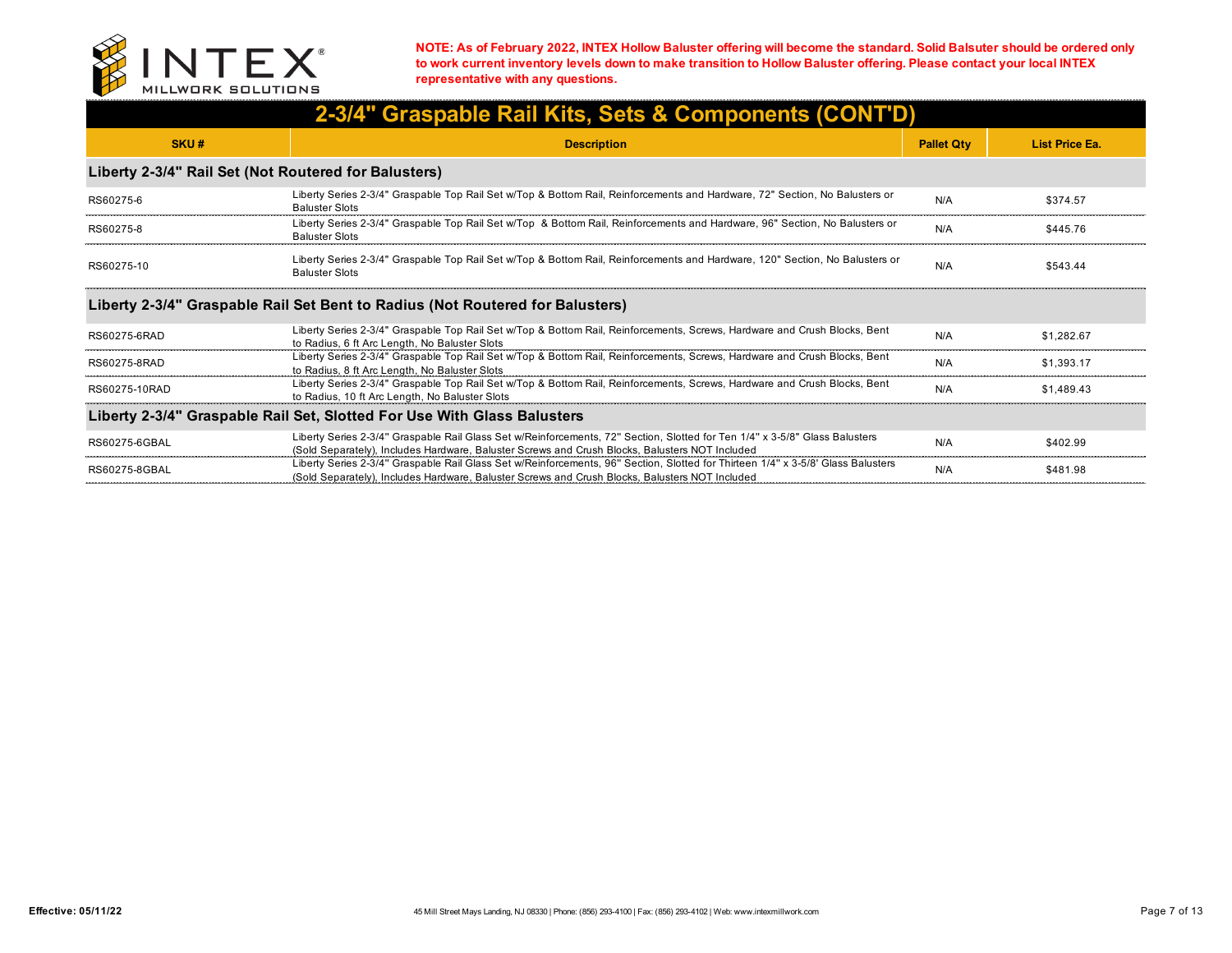

| 2-3/4" Graspable Rail Kits, Sets & Components (CONT'D) |                                                                                                                                                                  |                   |                |  |
|--------------------------------------------------------|------------------------------------------------------------------------------------------------------------------------------------------------------------------|-------------------|----------------|--|
| SKU#                                                   | <b>Description</b>                                                                                                                                               | <b>Pallet Qty</b> | List Price Ea. |  |
|                                                        | Liberty 2-3/4" Rail Set Bent To Radius, Slotted for Use W/Glass Balusters                                                                                        |                   |                |  |
| RS60275-6RAD-GBAL                                      | RS60 Liberty 2-3/4" Radius Rail Set, 72" Arc Length, w/Reinforcements, Hardware and Crush Blocks, Slotted for 1/4" x 3-5/8"<br>Glass Balusters (Sold Separately) | N/A               | \$2,198.73     |  |
| RS60275-8RAD-GBAL                                      | RS60 Liberty 2-3/4" Radius Rail Set, 96" Arc Length, w/Reinforcements, Hardware and Crush Blocks, Slotted for 1/4" x 3-5/8"<br>Glass Balusters (Sold Separately) | N/A               | \$2.388.17     |  |
|                                                        | Liberty 2-3/4" Graspable Top Rail Components (Not Routered for Balusters)                                                                                        |                   |                |  |
| RS60275-6T                                             | Liberty Series 2-3/4" Graspable Top Rail Components Only. Rail Cap, Common Rail, Reinforcement and Hardware, 72" Section,<br>No Baluster Slots                   | N/A               | \$249.84       |  |
| RS60275-8T                                             | Liberty Series 2-3/4" Graspable Top Rail Components Only. Rail Cap, Common Rail, Reinforcement and Hardware, 96" Section,<br>No Baluster Slots                   | N/A               | \$303.90       |  |
| RS60275-10T                                            | Liberty Series 2-3/4" Graspable Top Rail Components Only. Rail Cap, Common Rail, Reinforcement and Hardware, 120"<br>Section. No Baluster Slots                  | N/A               | \$364.49       |  |
|                                                        | Liberty 2-3/4" Graspable Top Rail Components Bent to Radius (Not Routered for Balusters)                                                                         |                   |                |  |
| RS60275-6TRAD                                          | Liberty Series 2-3/4" Graspable Radius Top Rail Components Only. Rail Cap, Common Rail, Reinforcement and Hardware, 72"<br>Arc Length, No Baluster Slots         | N/A               | \$825.13       |  |
| RS60275-8TRAD                                          | Liberty Series 2-3/4" Graspable Radius Top Rail Components Only. Rail Cap, Common Rail, Reinforcement and Hardware, 96"<br>Arc Length, No Baluster Slots.        | N/A               | \$895.90       |  |
| RS60275-10TRAD                                         | "Liberty Series 2-3/4" Graspable Radius Top Rail Components Only. Rail Cap. Common Rail. Reinforcement and Hardware, 120<br>Arc Length, No Baluster Slots.       | N/A               | \$949.65       |  |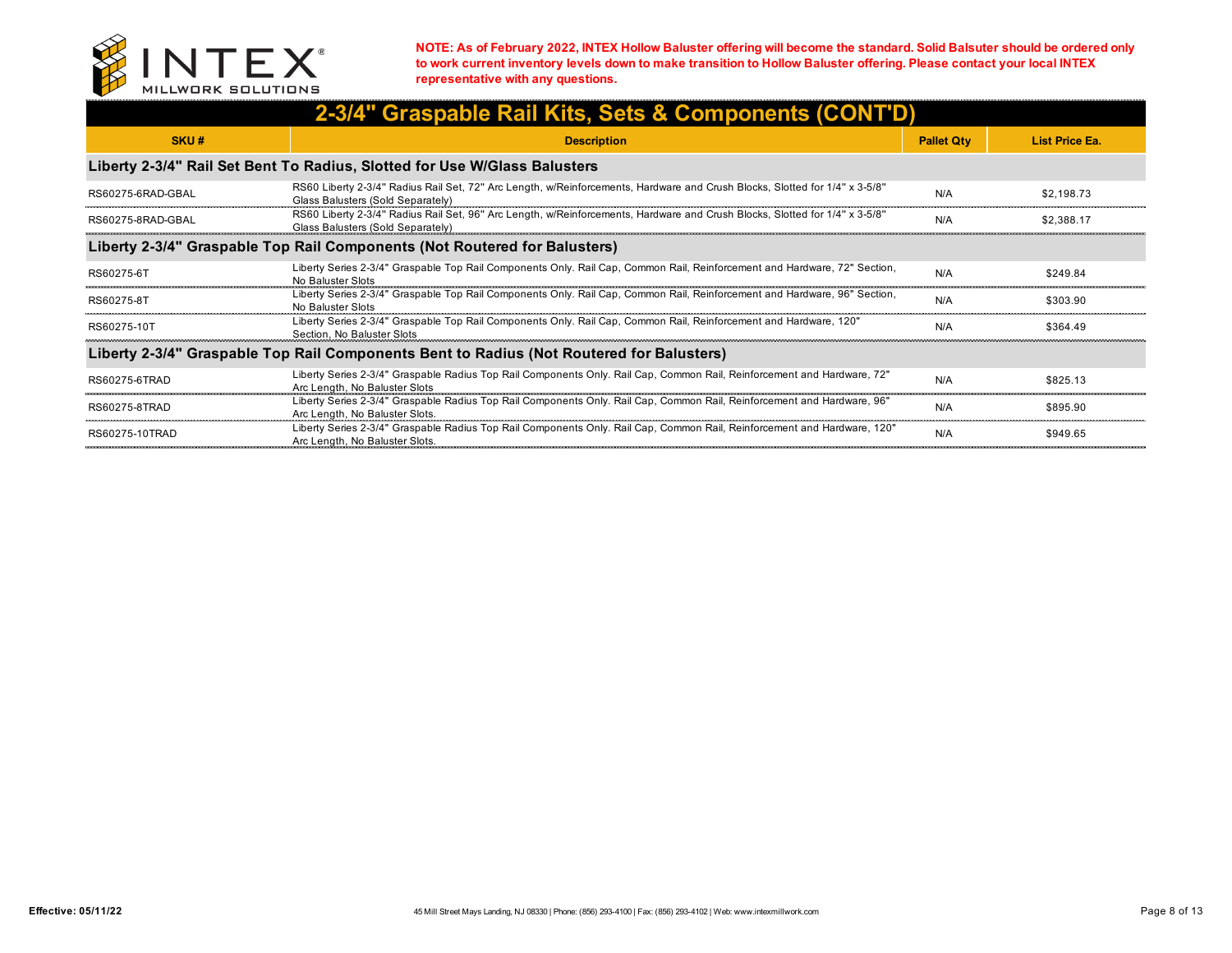

|                    | <b>Accessories</b>                                                                                                                                           |                   |                       |
|--------------------|--------------------------------------------------------------------------------------------------------------------------------------------------------------|-------------------|-----------------------|
| SKU#               | <b>Description</b>                                                                                                                                           | <b>Pallet Qty</b> | <b>List Price Ea.</b> |
| RS60BKTSET         | Liberty Series Rail Bracket Kit, 4 Brackets & Screws, For Straight Level Rail Section                                                                        | 25                | \$73.41               |
| RS60STAIRSET       | Liberty Series Stair Rail Bracket Kit, 4 Brackets & Screws, for Straight Rake/Stair Rail Section                                                             | 25                | \$73.41               |
| RS60BKTSET-R       | Liberty Series Radius Rail Bracket Kit, 4 Brackets & Screws, For Radius Level Rail Section                                                                   | N/A               | \$73.41               |
| RS60BAL-36H        | Liberty Series 1-1/4" Sq x 31" Hollow Baluster for 36" Finished Rail Height (Each)                                                                           | N/A               | \$13.97               |
| RS60BAL-36CTL      | Liberty Series 1-1/4" X 27-11/16" Baluster for use with 36" height non-slotted rails (each) - 5-1/8" Maximum On-Center Baluster<br>Spacing                   | N/A               | \$19.76               |
| RS60BAL-42H        | Liberty Series 1-1/4" Sq x 37" Hollow Baluster for 42" Finished Rail Height (Each)                                                                           | 200               | \$16.69               |
| RS60BAL-42CTL      | Liberty Series 1-1/4" X 33-11/16" Baluster for use with 36" height non-slotted rails (each) - 5-1/8" Maximum On-Center Baluster<br>Spacing                   | N/A               | \$27.16               |
| <b>BALSCREWS-6</b> | Baluster Screw Pack for 6' Rail Section                                                                                                                      | N/A               | \$22.16               |
| <b>BALSCREWS-8</b> | Baluster Screw Pack for 8' Rail Section                                                                                                                      | N/A               | \$28.93               |
| BALSCREWS-10       | Baluster Screw Pack for 10' Rail Section                                                                                                                     | N/A               | \$39.52               |
| RS60STAIRTRANS     | Liberty Series Stair Transition Hardware Kit. Includes Transition Hardware w/Screws and Straight Rail Hardware Only.                                         | N/A               | \$147.96              |
| RS60275STAIRTRANS  | Liberty Series 2-3/4" Graspable Stair Transition Rail Kit. Includes 12" Rail, 2 Balusters, Reinforcements, Transition Hardware and<br>Straight Rail Hardware | N/A               | \$249.84              |
| RS60350STAIRTRANS  | Liberty Series 3-1/2" Stair Transition Rail Kit. Includes 12" Rail, 2 Balusters, Reinforcements, Transition Hardware and Straight<br>Rail Hardware           | N/A               | \$252.34              |
| <b>RS60-45KIT</b>  | Liberty Rail 45 Degree Transition Kit, Includes 2 Brackets, Screws and PVC Glue                                                                              | N/A               | \$174.49              |
| <b>RS60-90KIT</b>  | Liberty Rail 90 Degree Transition Kit, Includes 2 Brackets, Screws and PVC Glue                                                                              | N/A               | \$174.49              |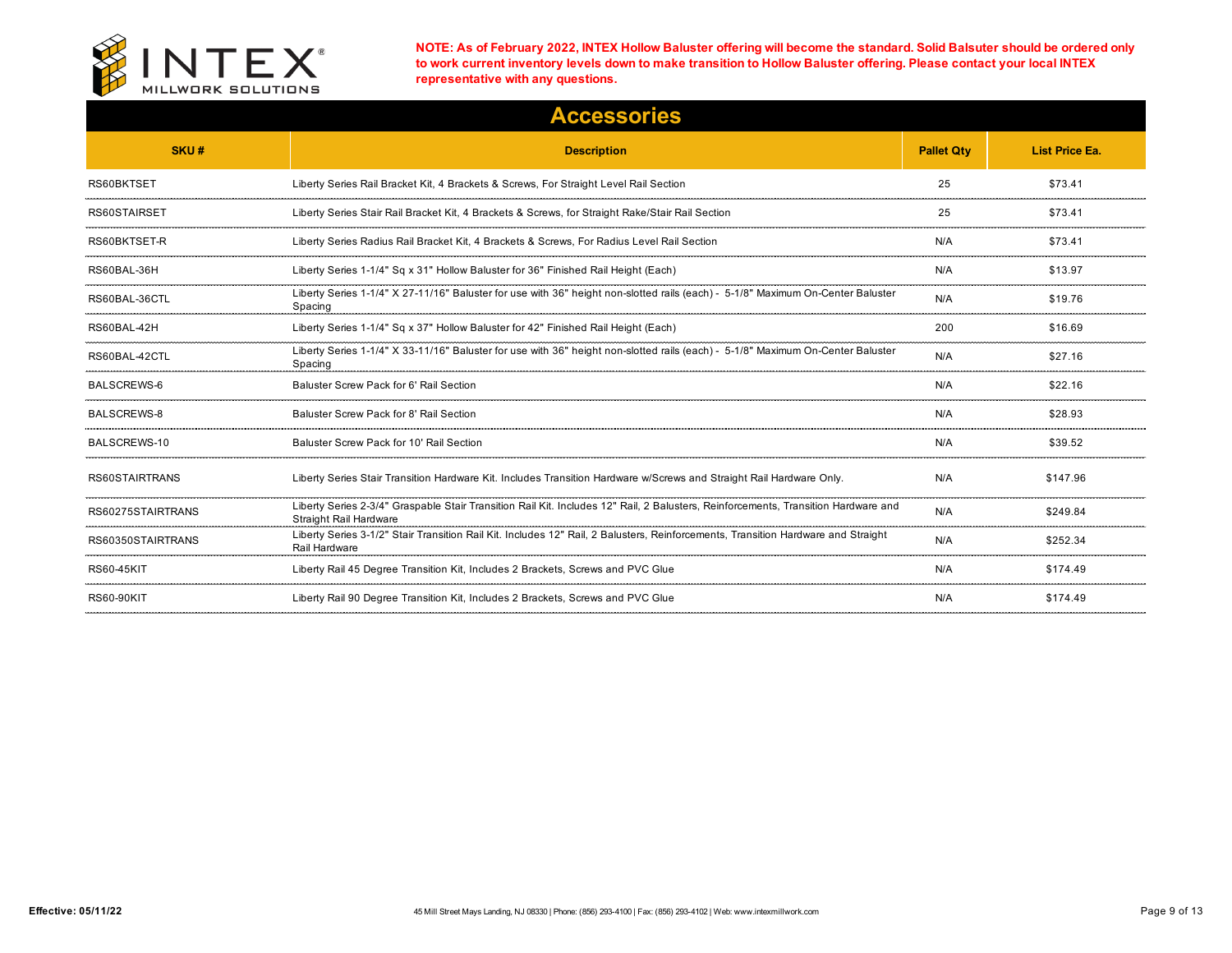

## **Decorative Panels for Liberty Series\* \*Require Rail Sets Not Routed for Balusters Listed Above**

| SKU#       | <b>Description</b>                                                                                                                                                                                | <b>Custom Sized</b><br><b>Panel Pricing</b> | <b>List Price Ea.</b> |
|------------|---------------------------------------------------------------------------------------------------------------------------------------------------------------------------------------------------|---------------------------------------------|-----------------------|
| RS60DP36-1 | Liberty Decorative Panel, "Chippendale Type 1" for 36" High Rails. Panel Size 1-1/4" x 27-11/16" x 27-11/16". Does Not<br>Require Paint, But May Be Painted                                       | \$0.881 PER SQ IN                           | \$639.50              |
| RS60DP36-2 | Liberty Decorative Panel, "Chippendale Type 2" for 36" High Rails. Panel Size 1-1/4" x 27-11/16" x 27-11/16". Does Not<br>Require Paint, But May Be Painted                                       | \$0.881 PER SO IN                           | \$639.50              |
| RS60DP36-3 | Liberty Decorative Panel, "Square Web" for 36" High Rails. Panel Size 1-1/4" x 27-11/16" x 27-11/16". Does Not Require Paint,<br>But May Be Painted                                               | \$0.881 PER SQ IN                           | \$639.50              |
| RS60DP36-4 | Liberty Decorative Panel, "Prairie" for 36" High Rails. Panel Size 1-1/4" x 27-11/16" x 27-11/16". Does Not Require Paint, But<br>May Be Painted                                                  | \$0.881 PER SO IN                           | \$639.50              |
| RS60DP36-5 | Liberty Decorative Panel, "Global" for 36" High Rails. Panel Size 1-1/4" x 27-11/16" x 27-11/16". Does Not Require Paint, But<br>May Be Painted                                                   | \$0.881 PER SO IN                           | \$639.50              |
| RS60DP42-1 | Liberty Decorative Panel, "Chippendale Type 1" for 42" High Rails. Panel Size 1-1/4" x 33-11/16" x 33-11/16". Does Not<br>Require Paint, But May Be Painted                                       | \$0.881 PER SO IN                           | \$946.69              |
| RS60DP42-2 | Liberty Decorative Panel, "Chippendale Type 2" for 42" High Rails. Panel Size 1-1/4" x 33-11/16" x 33-11/16". Does Not<br>Require Paint, But May Be Painted                                       | \$0.881 PER SO IN                           | \$946.69              |
| RS60DP42-3 | Liberty Decorative Panel, "Square Web" for 42" High Rails. Panel Size 1-1/4" x 33-11/16" x 33-11/16". Does Not Require Paint,<br>But May Be Painted                                               | \$0.881 PER SQ IN                           | \$946.69              |
| RS60DP42-4 | Liberty Decorative Panel, "Prairie" for 42" High Rails. Panel Size 1-1/4" x 33-11/16" x 33-11/16". Does Not Require Paint, But<br>May Be Painted                                                  | \$0.881 PER SQ IN                           | \$946.69              |
| RS60DP42-5 | Liberty Decorative Panel, "Global" for 42" High Rails. Panel Size 1-1/4" x 33-11/16" x 33-11/16". Does Not Require Paint, But<br>May Be Painted                                                   | \$0.881 PER SO IN                           | \$946.69              |
|            | Custom Panel Sizes are priced by using (Width X Height X Sq Inch Price)<br>Evening Liberty 4.4/4" Denal, 79" Wide, 27.44/40" Tell, would be 72 V 27 0075 V 0.004 = \$4007.40 LICT Dries Der Denal |                                             |                       |

**Example: Liberty 1-1/4" Panel, 72" Wide, 27-11/16" Tall, would be: 72 X 27.6875 X 0.881 = \$1887.10 LIST Price Per Panel**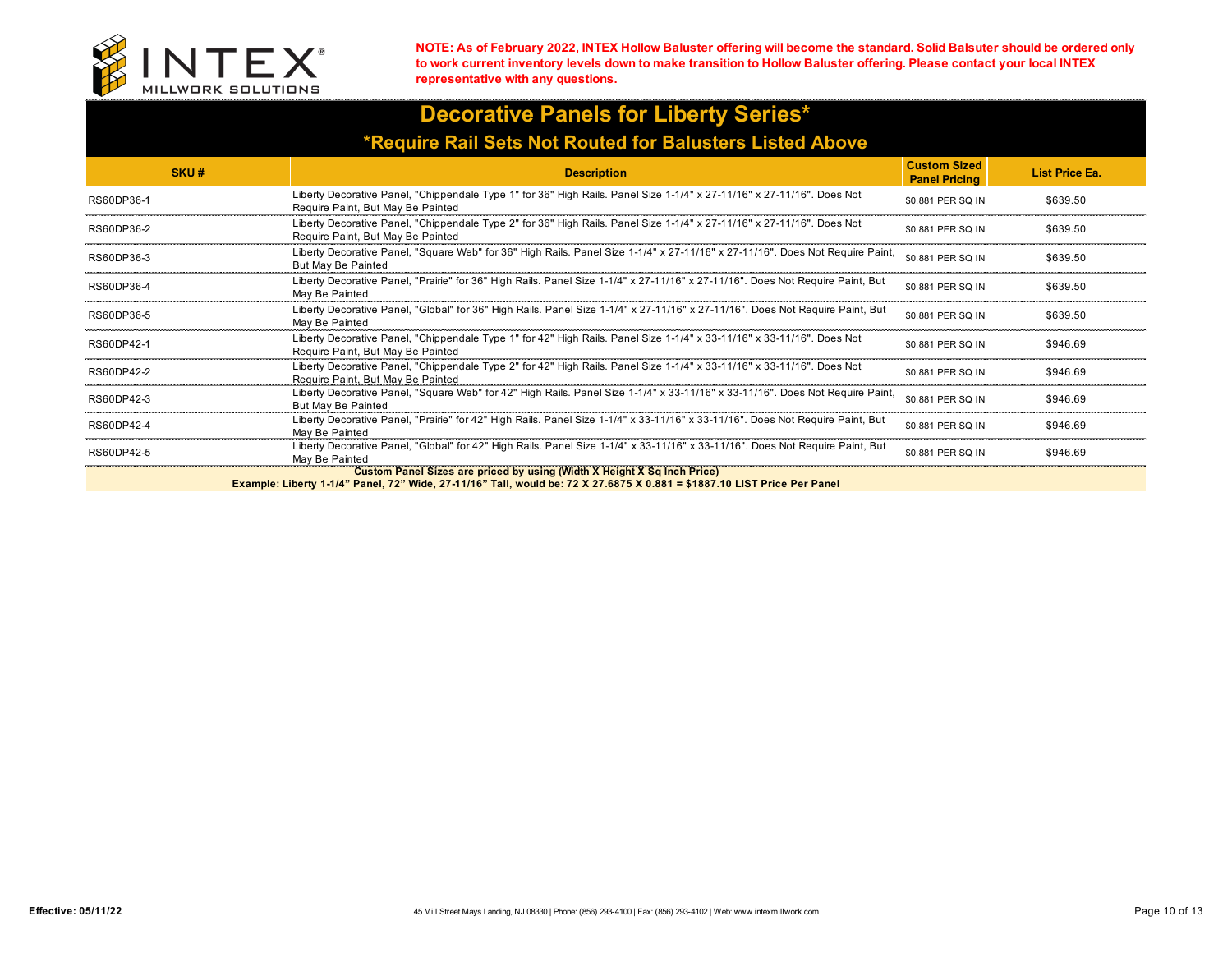

| <b>Gates &amp; Accessories for Liberty Series Rails</b> |
|---------------------------------------------------------|
|---------------------------------------------------------|

| SKU#          | <b>Description</b>                                                                                          | <b>Pallet Qtv</b> | List Price Ea. |
|---------------|-------------------------------------------------------------------------------------------------------------|-------------------|----------------|
| RS60350G-3236 | Liberty RS60350 3-1/2" Top Reinforced Gate for 32 Wide Opening, 36" Rail Height (actual size 30" x 33-3/8") | N/A               | \$1.631.07     |
| RS60350G-3636 | Liberty RS60350 3-1/2" Top Reinforced Gate for 36 Wide Opening, 36" Rail Height (actual size 34" x 33-3/8") | N/A               | \$1.694.22     |
| RS60350G-4236 | Liberty RS60350 3-1/2" Top Reinforced Gate for 42 Wide Opening, 36" Rail Height (actual size 40" x 33-3/8") | N/A               | \$1.784.04     |
| RS60350G-3242 | Liberty RS60350 3-1/2" Top Reinforced Gate for 32 Wide Opening, 42" Rail Height (actual size 30" x 39-3/8") | N/A               | \$1.948.40     |
| RS60350G-3642 | Liberty RS60350 3-1/2" Top Reinforced Gate for 36 Wide Opening, 42" Rail Height (actual size 34" x 39-3/8") | N/A               | \$2.017.27     |
| RS60350G-4242 | Liberty RS60350 3-1/2" Top Reinforced Gate for 42 Wide Opening, 42" Rail Height (actual size 40" x 39-3/8") | N/A               | \$2.118.71     |
| RS60275G-3236 | Liberty RS60275 2-3/4" Top Reinforced Gate for 32 Wide Opening, 36" Rail Height (actual size 30" x 33-3/8") | N/A               | \$1.631.07     |
| RS60275G-3636 | Liberty RS60275 2-3/4" Top Reinforced Gate for 36 Wide Opening, 36" Rail Height (actual size 34" x 33-3/8") | N/A               | \$1.694.22     |
| RS60275G-4236 | Liberty RS60275 2-3/4" Top Reinforced Gate for 42 Wide Opening, 36" Rail Height (actual size 40" x 33-3/8") | N/A               | \$1.784.04     |
| RS60275G-3242 | Liberty RS60275 2-3/4" Top Reinforced Gate for 32 Wide Opening, 42" Rail Height (actual size 30" x 39-3/8") | N/A               | \$1,948.40     |
| RS60275G-3642 | Liberty RS60275 2-3/4" Top Reinforced Gate for 36 Wide Opening, 42" Rail Height (actual size 34" x 39-3/8") | N/A               | \$2.017.27     |
| RS60275G-4242 | Liberty RS60275 2-3/4" Top Reinforced Gate for 42 Wide Opening, 42" Rail Height (actual size 40" x 39-3/8"  | N/A               | \$2.118.71     |
|               | For Gate Hardware & Accessories, please refer to our 'Rail System Accessories Price Page'                   |                   |                |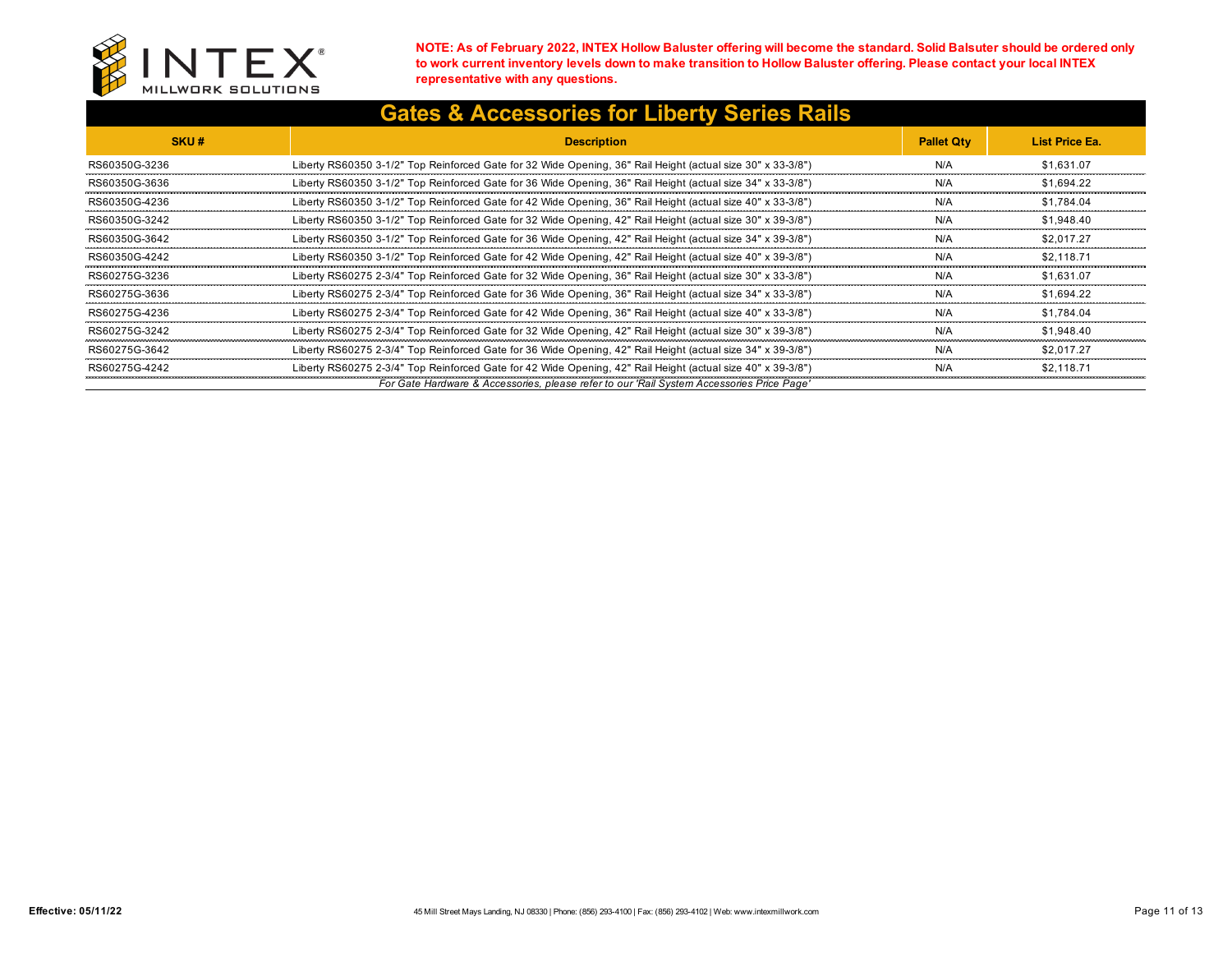

| <b>Discontinued Liberty Rail Items</b><br>These items have been discountinued, but are available when necessary via special order only.            |                                                                                                                                                                                                  |                   |                       |  |  |
|----------------------------------------------------------------------------------------------------------------------------------------------------|--------------------------------------------------------------------------------------------------------------------------------------------------------------------------------------------------|-------------------|-----------------------|--|--|
| SKU#                                                                                                                                               | <b>Description</b>                                                                                                                                                                               | <b>Pallet Qty</b> | <b>List Price Ea.</b> |  |  |
| Liberty 3-1/2" Flat Top Rail System Kit, 36" Height - ***Superseded by Hollow Baluster offering on 2/1/22***                                       |                                                                                                                                                                                                  |                   |                       |  |  |
| RS60350-6K36                                                                                                                                       | Liberty Series 3-1/2" Flat Top Rail Kit w/Reinforcements, 14 Balusters, Hardware and Crush Blocks, 72" x 36" Section                                                                             | 24                | \$514.24              |  |  |
| RS60350-8K36                                                                                                                                       | Liberty Series 3-1/2" Flat Top Rail Kit w/Reinforcements, 18 Balusters, Hardware and Crush Blocks, 96" x 36" Section                                                                             | 24                | \$655.89              |  |  |
| RS60350-10K36                                                                                                                                      | Liberty Series 3-1/2" Flat Top Rail Kit w/Reinforcements, 23 Balusters, Hardware and Crush Blocks, 120" x 36" Sectior                                                                            | 24                | \$883.44              |  |  |
| Liberty 3-1/2" Flat Top Rail Kit, 42" Height - ***Superseded by Hollow Baluster offering on 2/1/22***                                              |                                                                                                                                                                                                  |                   |                       |  |  |
| RS60350-6K42                                                                                                                                       | Liberty Series 3-1/2" Flat Top Rail Kit w/Reinforcements, 14 Balusters, Hardware and Crush Blocks, 72" x 42" Section                                                                             | 24                | \$590.96              |  |  |
| RS60350-8K42                                                                                                                                       | Liberty Series 3-1/2" Flat Top Rail Kit w/Reinforcements, 18 Balusters, Hardware and Crush Blocks, 96" x 42" Section                                                                             | 24                | \$754.10              |  |  |
| RS60350-10K42                                                                                                                                      | Liberty Series 3-1/2" Flat Top Rail Kit w/Reinforcements, 23 Balusters, Hardware and Crush Blocks, 120" x 42" Section                                                                            | 24                | \$939.10              |  |  |
| Liberty 3-1/2"  Flat Top Stair/Rake Rail Kit (Standard Application) - ***Superseded by Hollow Baluster offering on 2/1/22.***                      |                                                                                                                                                                                                  |                   |                       |  |  |
| RS60350-6K36/S                                                                                                                                     | Liberty Series 3-1/2" Stair/Rake Rail Kit w/Reinforcements, 14 Balusters, Hardware and Crush Blocks, 72" Section                                                                                 | 24                | \$644.22              |  |  |
| RS60350-8K36/S                                                                                                                                     | Liberty Series 3-1/2" Stair/Rake Rail Kit w/Reinforcements, 18 Balusters, Hardware and Crush Blocks, 96" Section                                                                                 | 24                | \$807.36              |  |  |
| RS60350-10K36/S                                                                                                                                    | Liberty Series 3-1/2" Stair/Rake Rail Kit w/Reinforcements, 23 Balusters, Hardware and Crush Blocks, 120" Section                                                                                | 24                | \$992.36              |  |  |
| Liberty 3-1/2" Flat Top Stair/Rake Rail Kit (Adjustable Height for Treads Over 12" Depth) - ***Superseded by Hollow Baluster offering on 2/1/22*** |                                                                                                                                                                                                  |                   |                       |  |  |
| RS60350-6KADJ/S                                                                                                                                    | Liberty Series 3-1/2" Stair/Rake Rail Kit w/Reinforcements, 14 Balusters, Hardware and Crush Blocks, 72" Section ** TOP OF<br>BALUSTERS CUT-TO-HEIGHT** For Use With Tread Depths Exceeding 12". | N/A               | \$819.16              |  |  |
| RS60350-8KADJ/S                                                                                                                                    | Liberty Series 3-1/2" Stair/Rake Rail Kit w/Reinforcements, 18 Balusters, Hardware and Crush Blocks, 96" Section **TOP OF<br>BALUSTERS CUT-TO-HEIGHT** For Use With Tread Depths Exceeding 12".  | N/A               | \$1,014.92            |  |  |
| RS60350-10KADJ/S                                                                                                                                   | Liberty Series 3-1/2" Stair/Rake Rail Kit w/Reinforcements, 23 Balusters, Hardware and Crush Blocks, 120" Section **TOP OF<br>BALUSTERS CUT-TO-HEIGHT** For Use With Tread Depths Exceeding 12". | N/A               | \$1,230.33            |  |  |